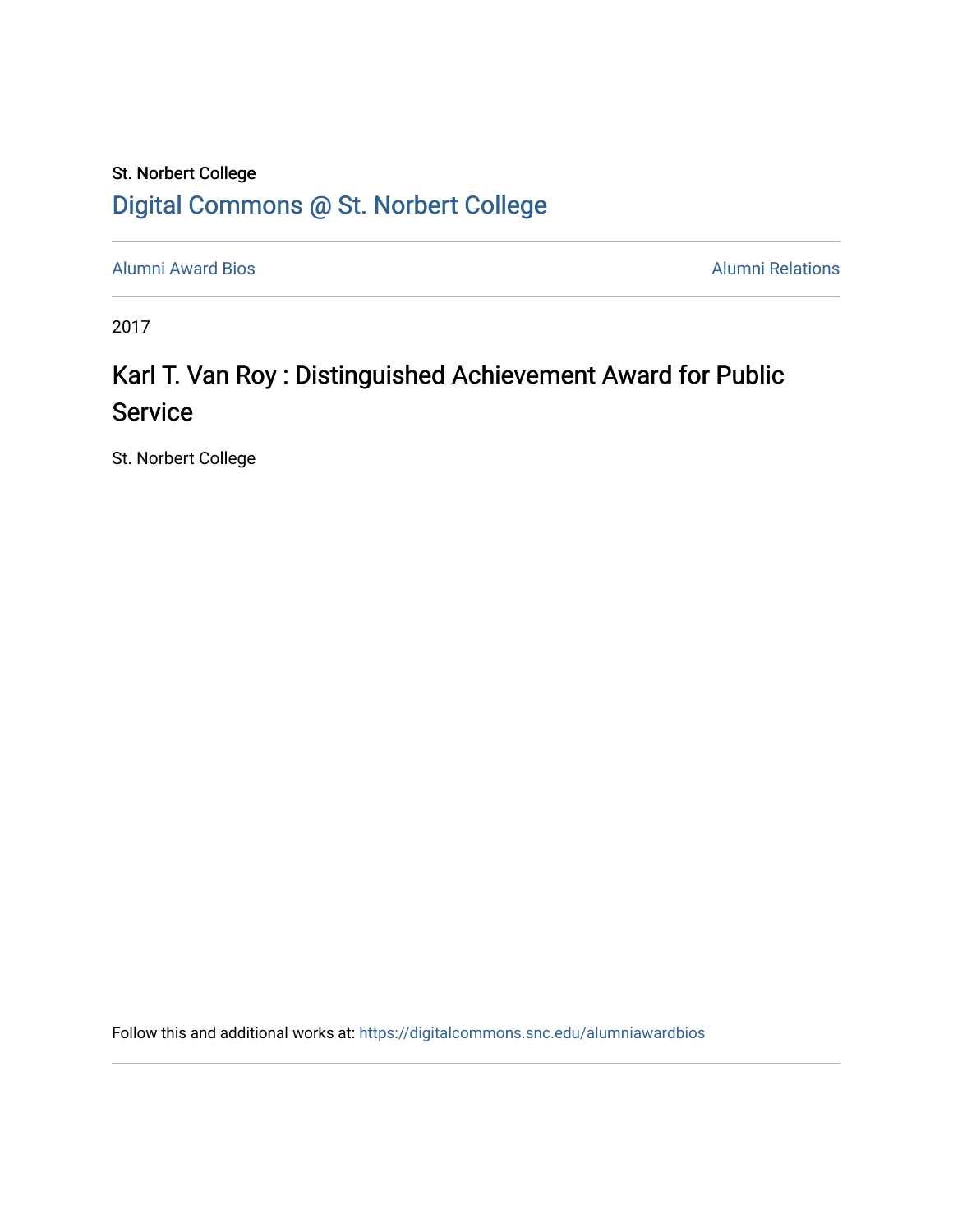



Q

[Academics](https://www.snc.edu/academics) [Admission](https://www.snc.edu/admission) [Campus Life](https://www.snc.edu/campuslife) [Living Norbertine](https://www.snc.edu/livingnorbertine) [Athletics](https://www.snc.edu/athletics) [About](https://www.snc.edu/about)

[Alumni](https://www.snc.edu/alumni/) [Alumni Awards](https://www.snc.edu/alumni/awards/) 2017 Distinguished Achievement Award for Public Service A

#### [Alumni](https://www.snc.edu/alumni/index.html)

[Events & Reunions](https://www.snc.edu/alumni/event/index.html) [Behind the Arch](https://www.snc.edu/alumni/event/behindthearch/) [Benefits and Services](https://www.snc.edu/alumni/benefits.html) [Get Involved](https://www.snc.edu/alumni/getinvolved.html) [Give to SNC](http://giving.snc.edu/) [Alumni Awards](https://www.snc.edu/alumni/awards/index.html) [Past Recipients](https://www.snc.edu/alumni/awards/recipients.html) [Knight Lights](https://www.snc.edu/alumni/knightlights/index.html) [Alumni-Owned](https://www.snc.edu/alumni/directory/index.html) [Businesses Network](https://www.snc.edu/alumni/directory/index.html) [Alumni Board](https://www.snc.edu/alumni/alumniboard.html) [Student Alumni](https://www.snc.edu/alumni/saa.html) [Ambassadors](https://www.snc.edu/alumni/saa.html) [Staff](https://www.snc.edu/alumni/contactus.html)

# 2017 Distinguished Achievement Award for Public Service



#### Karl T. Van Roy '61

Through more than three decades in the restaurant business, Karl Van Roy '61 earned a reputation for good service.

But service was Karl's focus long before – and well after – his days as a restaurateur.

Karl served his country for two years in the U.S. Army in the 1960s. Returning to Wisconsin, he spent ten years learning the hospitality business before opening his own restaurant – the much-loved River's Bend Supper Club in Howard, Wis. – in 1974.

In the years that followed, the River's Bend gained a loyal following of families throughout northeast Wisconsin, and Karl himself earned

the recognition of the industry: He was tapped to serve as president of the Wisconsin Restaurant Association, and in 1990, he was named Wisconsin Restaurateur of the Year.

Karl used his position as a businessman as a platform from which to engage deeply in his community. He became a member of the Howard Suamico Optimist Club, and during his 43 years of faithful service to that organization, he held various officer positions including president; he was later awarded a lifetime membership.

He also helped establish the N.E.W. Zoo and organize its successful "Feast With the Beasts" fundraiser. Karl served as a YMCA Partner in Youth, a member of the Brown County